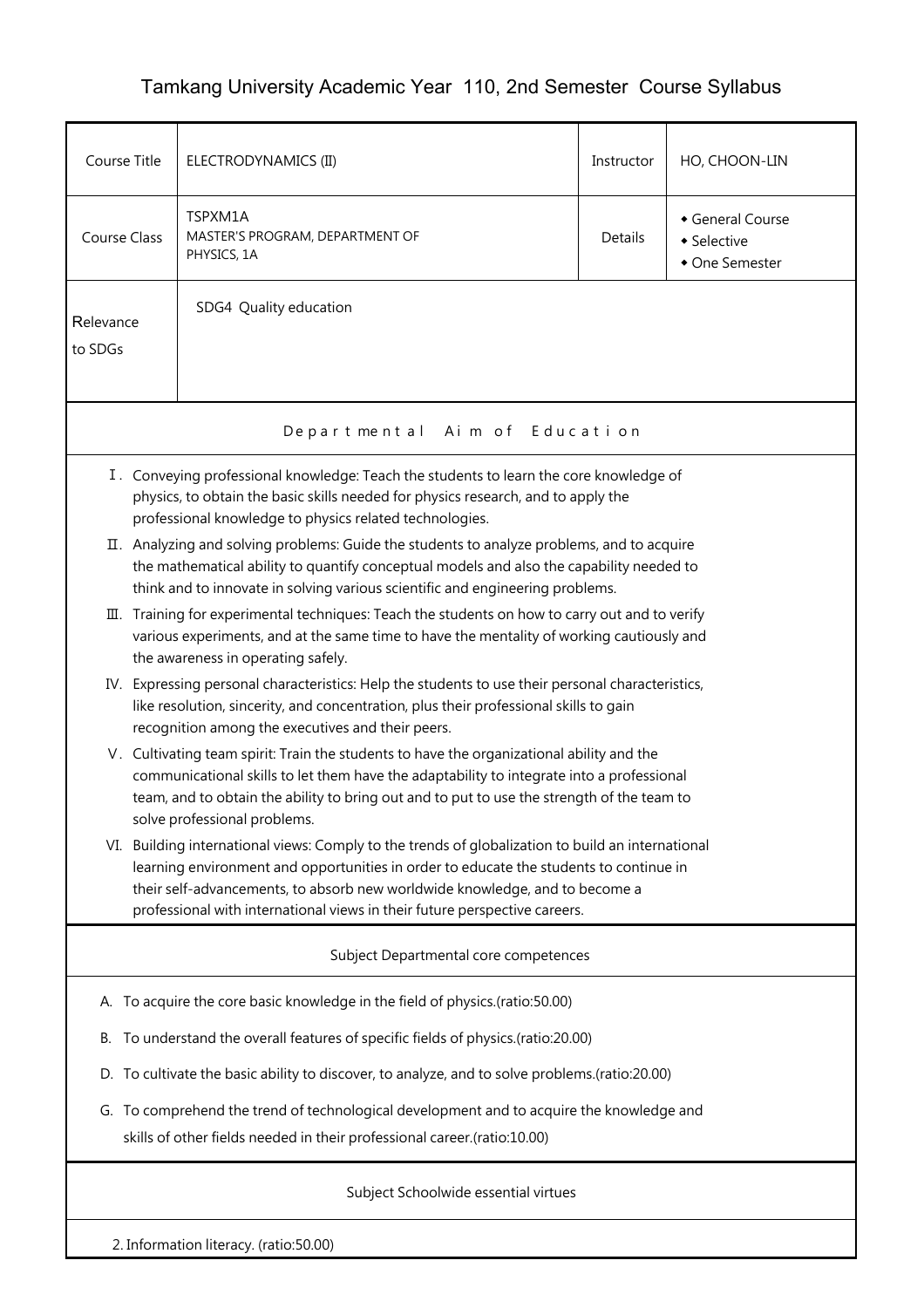| 5. Independent thinking. (ratio:50.00)                                                                                                                                                                                                                                                                                                                                                                                                                                                                                                                                                                                                                                                                    |                                                                                                                                                                                                                                                  |                                 |                            |                                                                                                                    |                   |  |
|-----------------------------------------------------------------------------------------------------------------------------------------------------------------------------------------------------------------------------------------------------------------------------------------------------------------------------------------------------------------------------------------------------------------------------------------------------------------------------------------------------------------------------------------------------------------------------------------------------------------------------------------------------------------------------------------------------------|--------------------------------------------------------------------------------------------------------------------------------------------------------------------------------------------------------------------------------------------------|---------------------------------|----------------------------|--------------------------------------------------------------------------------------------------------------------|-------------------|--|
|                                                                                                                                                                                                                                                                                                                                                                                                                                                                                                                                                                                                                                                                                                           | Course<br>Introduction                                                                                                                                                                                                                           |                                 | electrodynamics.           | This course introduces the basic theory and applications of classical                                              |                   |  |
| The correspondences between the course's instructional objectives and the cognitive, affective,<br>and psychomotor objectives.<br>Differentiate the various objective methods among the cognitive, affective and psychomotor<br>domains of the course's instructional objectives.<br>I. Cognitive: Emphasis upon the study of various kinds of knowledge in the cognition of<br>the course's veracity, conception, procedures, outcomes, etc.<br>II. Affective: Emphasis upon the study of various kinds of knowledge in the course's appeal,<br>morals, attitude, conviction, values, etc.<br>III. Psychomotor: Emphasis upon the study of the course's physical activity and technical<br>manipulation. |                                                                                                                                                                                                                                                  |                                 |                            |                                                                                                                    |                   |  |
| No.                                                                                                                                                                                                                                                                                                                                                                                                                                                                                                                                                                                                                                                                                                       |                                                                                                                                                                                                                                                  |                                 | <b>Teaching Objectives</b> |                                                                                                                    | objective methods |  |
| Ŧ                                                                                                                                                                                                                                                                                                                                                                                                                                                                                                                                                                                                                                                                                                         | To learn the basics ideas of Maxwell' s theory of<br>Cognitive<br>electrodynamics<br>To study problems in electrostatics and magnetostatics in media<br>2.<br>To study the properties and propagation of electromagnetic<br>3.<br>waves in media |                                 |                            |                                                                                                                    |                   |  |
|                                                                                                                                                                                                                                                                                                                                                                                                                                                                                                                                                                                                                                                                                                           |                                                                                                                                                                                                                                                  |                                 |                            | The correspondences of teaching objectives : core competences, essential virtues, teaching methods, and assessment |                   |  |
| No.                                                                                                                                                                                                                                                                                                                                                                                                                                                                                                                                                                                                                                                                                                       | Core Competences                                                                                                                                                                                                                                 |                                 | <b>Essential Virtues</b>   | <b>Teaching Methods</b>                                                                                            | Assessment        |  |
| 1                                                                                                                                                                                                                                                                                                                                                                                                                                                                                                                                                                                                                                                                                                         | ABDG                                                                                                                                                                                                                                             |                                 | 25                         | Lecture                                                                                                            | Testing           |  |
|                                                                                                                                                                                                                                                                                                                                                                                                                                                                                                                                                                                                                                                                                                           |                                                                                                                                                                                                                                                  |                                 |                            | Course Schedule                                                                                                    |                   |  |
| Week                                                                                                                                                                                                                                                                                                                                                                                                                                                                                                                                                                                                                                                                                                      | Date                                                                                                                                                                                                                                             |                                 |                            | <b>Course Contents</b>                                                                                             | Note              |  |
| 1                                                                                                                                                                                                                                                                                                                                                                                                                                                                                                                                                                                                                                                                                                         | $111/02/21 \sim$<br>111/02/25                                                                                                                                                                                                                    | Conservation Laws               |                            |                                                                                                                    |                   |  |
| 2                                                                                                                                                                                                                                                                                                                                                                                                                                                                                                                                                                                                                                                                                                         | $111/02/28$ ~<br>111/03/04                                                                                                                                                                                                                       | --- ditto ---                   |                            |                                                                                                                    |                   |  |
| 3                                                                                                                                                                                                                                                                                                                                                                                                                                                                                                                                                                                                                                                                                                         | $111/03/07 \sim$<br>111/03/11                                                                                                                                                                                                                    | Electromagnetism and Relativity |                            |                                                                                                                    |                   |  |
|                                                                                                                                                                                                                                                                                                                                                                                                                                                                                                                                                                                                                                                                                                           |                                                                                                                                                                                                                                                  |                                 |                            |                                                                                                                    |                   |  |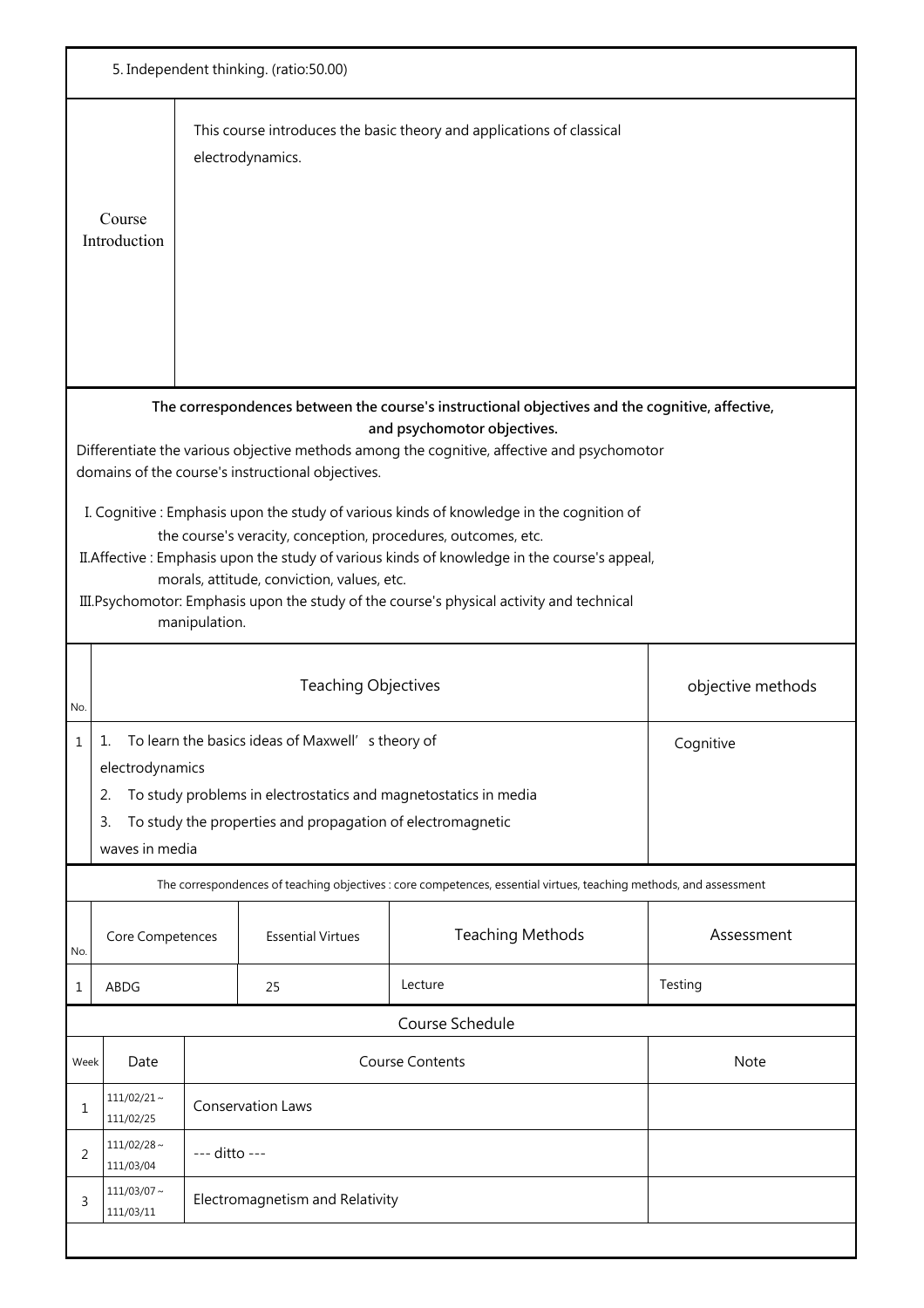| 4                                          | $111/03/14 \sim$<br>111/03/18 | --- ditto---                                                                                                                                                                                                             |  |  |
|--------------------------------------------|-------------------------------|--------------------------------------------------------------------------------------------------------------------------------------------------------------------------------------------------------------------------|--|--|
| 5                                          | $111/03/21$ ~<br>111/03/25    | --- ditto ---                                                                                                                                                                                                            |  |  |
| 6                                          | $111/03/28$ ~<br>111/04/01    | --- ditto ---                                                                                                                                                                                                            |  |  |
| 7                                          | $111/04/04 \sim$<br>111/04/08 | Spring Break                                                                                                                                                                                                             |  |  |
| 8                                          | $111/04/11 \sim$<br>111/04/15 | Maxwell Equations in Matter                                                                                                                                                                                              |  |  |
| 9                                          | $111/04/18 \sim$<br>111/04/22 | --- ditto ---                                                                                                                                                                                                            |  |  |
| 10                                         | $111/04/25$ ~<br>111/04/29    | Mid-Term Exam                                                                                                                                                                                                            |  |  |
| 11                                         | $111/05/02 \sim$<br>111/05/06 | Reflection and Refraction                                                                                                                                                                                                |  |  |
| 12                                         | $111/05/09$ ~<br>111/05/13    | --- ditto ---                                                                                                                                                                                                            |  |  |
| 13                                         | $111/05/16$ ~<br>111/05/20    | Diffraction                                                                                                                                                                                                              |  |  |
| 14                                         | $111/05/23$ ~<br>111/05/27    | --- ditto ---                                                                                                                                                                                                            |  |  |
| 15                                         | $111/05/30$ ~<br>111/06/03    | ---- ditto ----                                                                                                                                                                                                          |  |  |
| 16                                         | $111/06/06$ ~<br>111/06/10    | Scattering                                                                                                                                                                                                               |  |  |
| 17                                         | $111/06/13$ ~<br>111/06/17    | --- ditto ---                                                                                                                                                                                                            |  |  |
| 18                                         | $111/06/20 \sim$<br>111/06/24 | Final Exam                                                                                                                                                                                                               |  |  |
|                                            | Requirement                   |                                                                                                                                                                                                                          |  |  |
|                                            | <b>Teaching Facility</b>      | Other (Blackboard)                                                                                                                                                                                                       |  |  |
| Textbooks and<br><b>Teaching Materials</b> |                               | Classroom notes                                                                                                                                                                                                          |  |  |
| References                                 |                               | D.J. Griffiths, Introduction to Electrodynamics, 4th ed., Pearson, 2012.<br>Andrew Zangwill, Modern Electrodynamics, Cambridge Univ. Press, 2013.<br>J.D. Jackson, Classical Electrodynamics, 3rd ed., John Wiley, 1999. |  |  |
| Number of<br>Assignment(s)                 |                               | (Filled in by assignment instructor only)                                                                                                                                                                                |  |  |
| Grading<br>Policy                          |                               | ◆ Midterm Exam:<br>$\%$<br>Attendance:<br>$\%$<br>Mark of Usual:<br>$\%$<br>$\%$<br>Final Exam:<br>Other $\langle 2 \text{ quizzes, each } 50\% \rangle : 100.0 \%$                                                      |  |  |
|                                            |                               |                                                                                                                                                                                                                          |  |  |